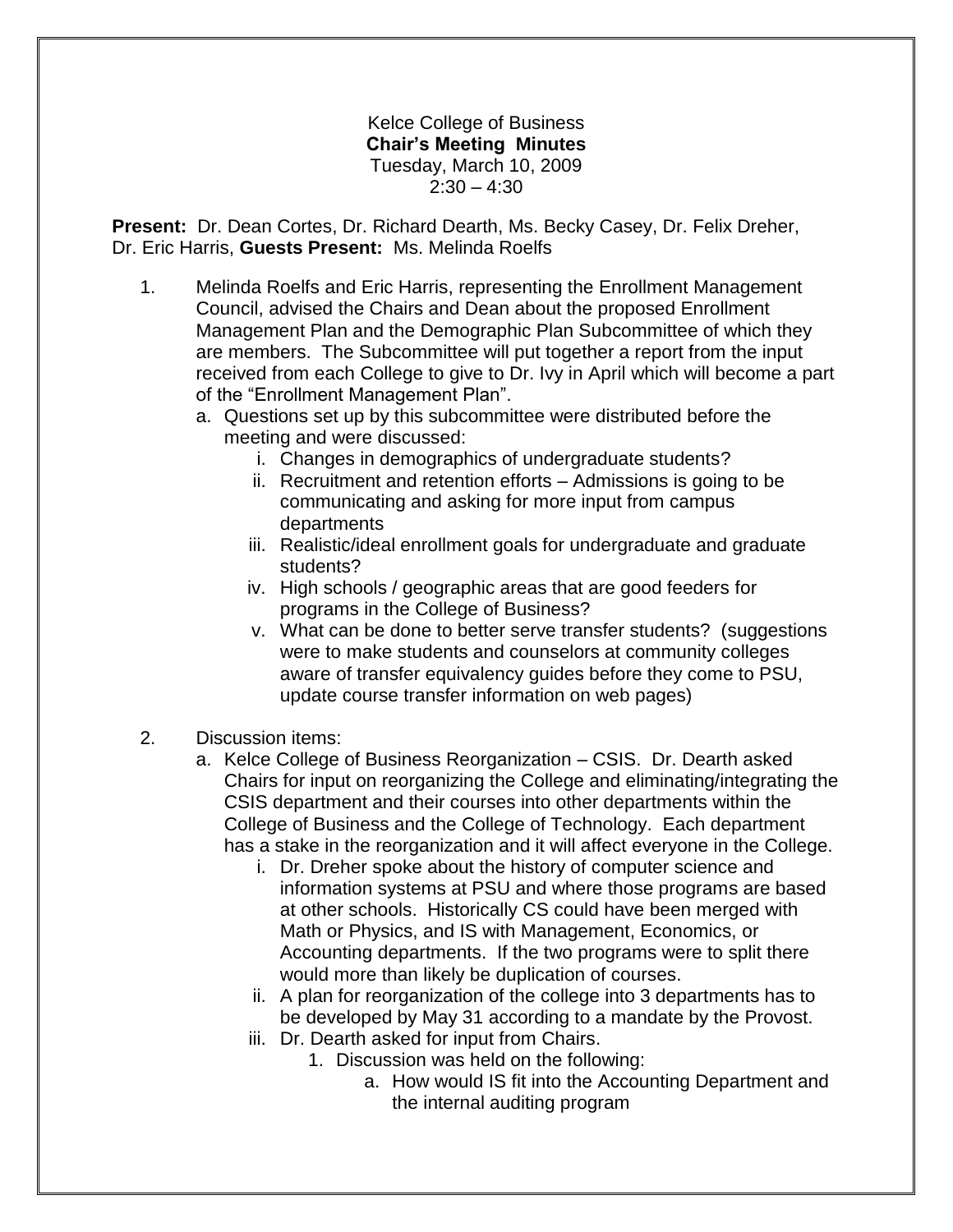- 2. How could each of the remaining 3 departments take a part of the CSIS programs
- 3. What if CSIS were moved to the College of Technology entirely.
- iv. Dr. Dearth asked each Chair to give him a report by April 1 of what they believe the College of Business should look like with only 3 departments – this should include faculty input.
- v. Dr. Dearth is developing a report of what 12 peer schools are doing with their CSIS programs. This information will be shared with each department.
- b. LiveText- Develop an action plan to implement the use of LiveText as an assessment tool. Dr. Dearth is recommending using LiveText in those courses which are currently being assessed and will be required to be purchased by students in those classes. Students will also be evaluated in those courses based on using LiveText assessment . Discussion points:
	- i. Establish matrix and rubrics in classes where assessment takes place.
	- ii. Decide which courses should be assessed
	- iii. Decide which students to assess
	- iv. Use Angel to assess
- c. Strategic Planning and Assessment Committee Meeting on Thursday at 3:15 p.m. to discuss LiveText assessment program. Mission statement will be discussed.
- d. Kelce Board of Advisors Meeting Agenda
	- i. Develop program to identify prospects for the College of Business and share with the Board for input
	- ii. Development plan for the College of Business (new building, scholarships, etc.)
	- iii. Possibly discuss and give input on reorganization of CSIS
- e. Kelce Summer Renovations windows bids go out after spring break; bids are out now for roof and condenser units and partial roof over MGMKT. Bathroom renovations will not be bid as an alternate at this point It is expected that the bathrooms will be renovated but perhaps that may be delayed. There may be a day or two disruption in classes due to planned renovations. Roof and a/c units may also cause some interruption in classes.
- f. Review Fall Schedules discussion followed on the proposed fall schedule of classes
- g. Changes by Assessment Dr. Dearth needs this information for a report for this year to submit to the Analysis Planning and Assessment office. This information will be due to Dr. Dearth by April 15.
- h. Building Passes were discussed.
- i. Travel Requests Must be prepared before the trip and technically before any money is expended.